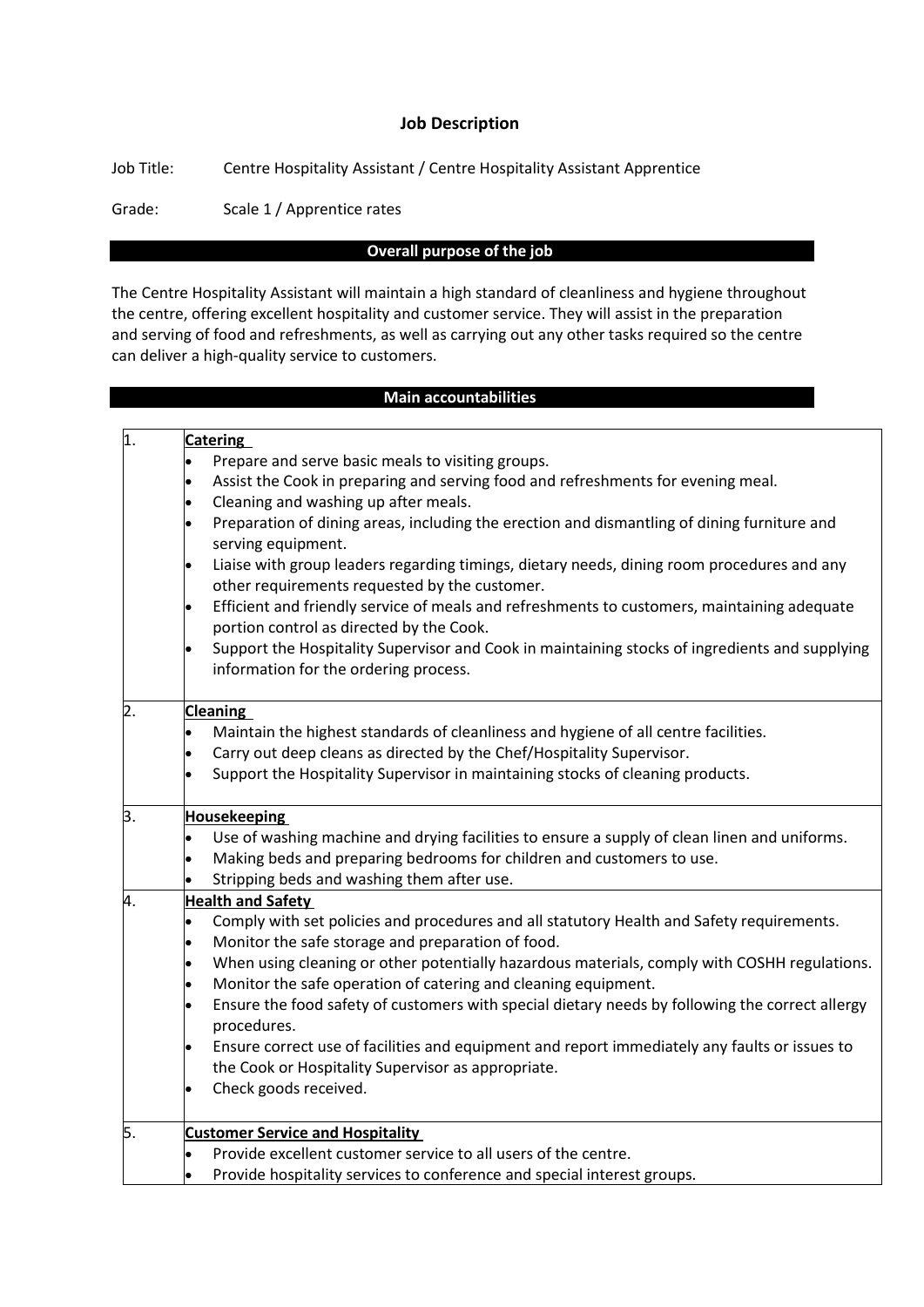| 6. | <b>Supervision of Agency Staff</b><br>Assist in directing the work of agency staff, ensuring they are familiar with GWC policies,<br>procedures, and ways of working.<br>Signing agency timesheets in the absence of the Hospitality Supervisor, ensuring they accurately                                               |  |  |  |
|----|-------------------------------------------------------------------------------------------------------------------------------------------------------------------------------------------------------------------------------------------------------------------------------------------------------------------------|--|--|--|
|    | reflect hours worked and breaks taken.                                                                                                                                                                                                                                                                                  |  |  |  |
| 7. | <b>General Duties</b>                                                                                                                                                                                                                                                                                                   |  |  |  |
|    | Undertake any other duties that may be required for the effective operation of the centre as<br>directed by the Hospitality Supervisor or Centre Management. This may include low-level<br>maintenance such as painting of rooms, movement of furniture, clearing out areas of the centre<br>including outdoors spaces. |  |  |  |
|    | Attend meetings and training as required for personal and professional development.                                                                                                                                                                                                                                     |  |  |  |
| 8. | To demonstrate awareness/understanding of equal opportunities and other people's behavioural,<br>physical, social and welfare needs.                                                                                                                                                                                    |  |  |  |

### **Safeguarding commitment**

We are committed to safeguarding and promoting the welfare of children and young people/vulnerable adults. We require you to understand and demonstrate this commitment.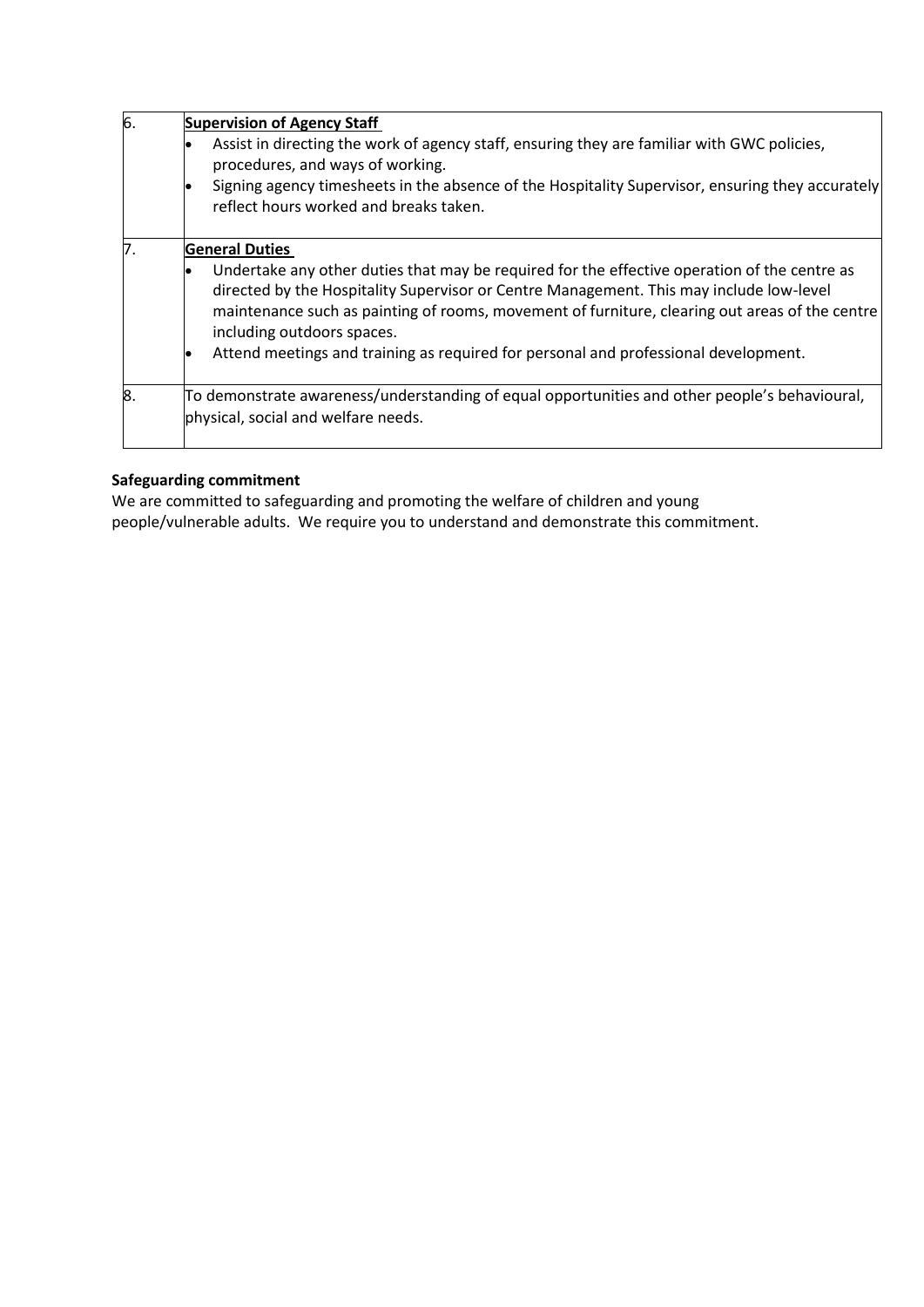# **Person Specification Qualifications, knowledge, skills and experience**

#### Minimum level of qualifications required for this job

| <b>Qualifications Required</b>   |                                                                         |            |  |
|----------------------------------|-------------------------------------------------------------------------|------------|--|
|                                  | <b>Subject</b>                                                          | Essential/ |  |
|                                  |                                                                         | Desirable  |  |
| Basic Food Hygiene Qualification | Level 2 or equivalent Food Hygiene<br>course (training can be provided) | Essential  |  |
| <b>First Aid Certificate</b>     |                                                                         | Desirable  |  |

# Minimum levels of knowledge, skills and experience required for this job

| Identify                                     | <b>Describe</b>                                                                                                                          | Essential/<br><b>Desirable</b> |  |
|----------------------------------------------|------------------------------------------------------------------------------------------------------------------------------------------|--------------------------------|--|
|                                              |                                                                                                                                          |                                |  |
| Knowledge                                    |                                                                                                                                          |                                |  |
| Food hygiene                                 | Good understanding of food hygiene best<br>practice                                                                                      | <b>Essential</b>               |  |
| Customer service                             | Understanding of the importance of good<br>customer service                                                                              | <b>Essential</b>               |  |
| <b>Health and Safety</b>                     | General understanding of Health and Safety<br>practices including COSHH regulations                                                      | <b>Essential</b>               |  |
| Basic food preparation                       | Know how to prepare and cook healthy meals                                                                                               | Essential                      |  |
| <b>Skills</b>                                |                                                                                                                                          |                                |  |
| Resourceful and proactive                    | Use initiative to identify tasks that need<br>doing and complete these.                                                                  | Essential                      |  |
| Communication                                | To be able to effectively communicate with<br>others, including across centre departments, to<br>ensure high customer standards are met. | Essential                      |  |
| Flexibility                                  | To be able to adapt and change schedule and<br>plans based on business demands.                                                          | Essential                      |  |
| Team player                                  | To be able to work with others to ensure that all<br>work that needs to be done is completed by the<br>deadline                          | Essential                      |  |
| <b>Basic Food preparation</b>                | Being able to prepare and cook basic meals as well Essential<br>as cutting, chopping and maintaining safe hygiene<br>within the kitchen. |                                |  |
| Sound professional judgement                 | A high level of integrity and commitment to the<br>highest standards.                                                                    | Essential                      |  |
| Cleaning                                     | Able to be through, take pride in one's work, and<br>have an eye for detail.                                                             | Essential                      |  |
| <b>Experience</b>                            | Give an idea of the type and level of experience<br>required do not specify years of experience.                                         |                                |  |
| Working in a child orientated<br>environment | Experience of having been around children would Desirable<br>be useful as there are often large school groups<br>on site.                |                                |  |
| General catering experience                  | Experience of supporting in a catering<br>environment                                                                                    | Essential                      |  |
| Working in a residential setting             | Experience of working in a residential<br>environment with constant catering and cleaning<br>needs.                                      | Desirable                      |  |